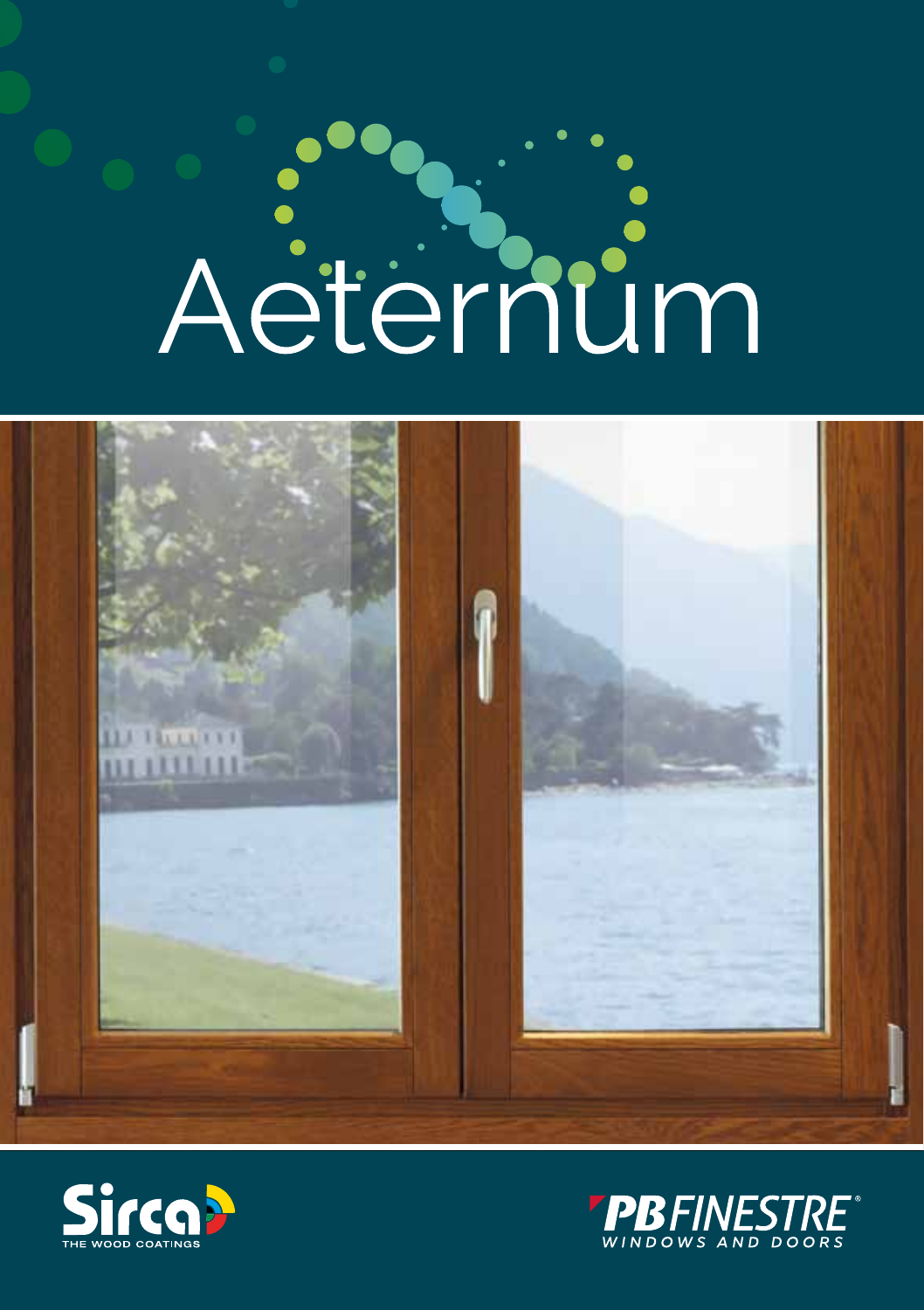

La durata nel tempo è l'aspetto principale da considerare quando s'intende verniciare un manufatto in legno utilizzato all'esterno. Gli agenti atmosferici, lo smog, la radiazione solare ed i microorganismi presenti in natura determinano una lenta ma inesorabile degradazione di un materiale naturale come il legno, che se utilizzato come materiale per porte, finestre, scuri, infissi, mobili da giardino, decking, etc, deve essere debitamente protetto.

I prodotti a base acqua vengono preferiti per tale scopo poiché sono in grado, rispetto ai prodotti a solvente principalmente utilizzati nel passato, di proteggere efficacemente la struttura del legno diminuendo le emissioni in atmosfera di agenti inquinanti.

Utilizzando la linea di prodotti all'acqua di SIRCA, azienda italiana produttrice di vernici per legno di riconosciuta qualità a livello mondiale, la bellezza e le qualità del legno vengono adeguatamente valorizzate.

La vernice è come un vestito, la sua qualità e le sue caratteristiche possono valorizzare adeguatamente l'essenza da verniciare. È per questo che SIRCA ha sviluppato una serie di prodotti caratterizzati da eccezionale morbidezza al tatto e trasparenza, estremamente resistenti alla degradazione colorimetrica e estremamente protettivi della struttura cellulare del legno.

Il laboratorio R&D di Sirca ha sviluppato un ciclo di verniciatura di durata eccezionale, denominato Aeternum, comprendente prodotti vernicianti che, debitamente applicati secondo cicli di verniciatura ben definiti, garantiscono una durata estrema del supporto verniciato fino a 10 anni.

Sirca collabora da anni costantemente con i più conosciuti e rinomati produttori del settore, ricercando quotidianamente nuove soluzioni e sviluppando prodotti all'avanguardia per sopperire alle costanti richieste del mercato in termini di qualità e durata.

Long-term lasting is the main aspect to consider when a wooden substrate  $\frac{N}{N}$ has to be coated for exterior use.

The weather, smog, sunlight and micro-organisms present in nature cause a slow, but inexorable deterioration of a natural material like wood, which, if used to produce doors, windows, shutters, frames, garden furniture, and decking, etc. must be duly protected.

The choice falls on water-borne products for this purpose, since they are able, in comparison to solvent-based products which were mainly used in the past, to effectively protect the structure of the wood and reduce the emission of polluting agents into the atmosphere.

By using the range of water-borne products by SIRCA, an Italian manufacturer of wood coatings, renowned worldwide for their quality, the beauty and quality of the wood is effectively enhanced.

The coatings are like a garment, whose quality and characteristics can effectively enhance the wood that has to be coated. To reach this goal, SIRCA has developed a series of products that are exceptionally smooth to the touch, transparent, extremely resistant to colour fading and highly protective of the cellular structure of the wood.

The Sirca R&D laboratory has developed an exceptionally long-lasting coating system, called Aeternum, including coating products which, when duly applied according to specific coating system, guarantee an extreme durability of the coated substrate for up to ten years.

Sirca has worked for many years with the best-known and renowned manufacturers in the sector, looking daily for new solutions and developing cutting-edge products to meet the constant demands of the market for quality and durability.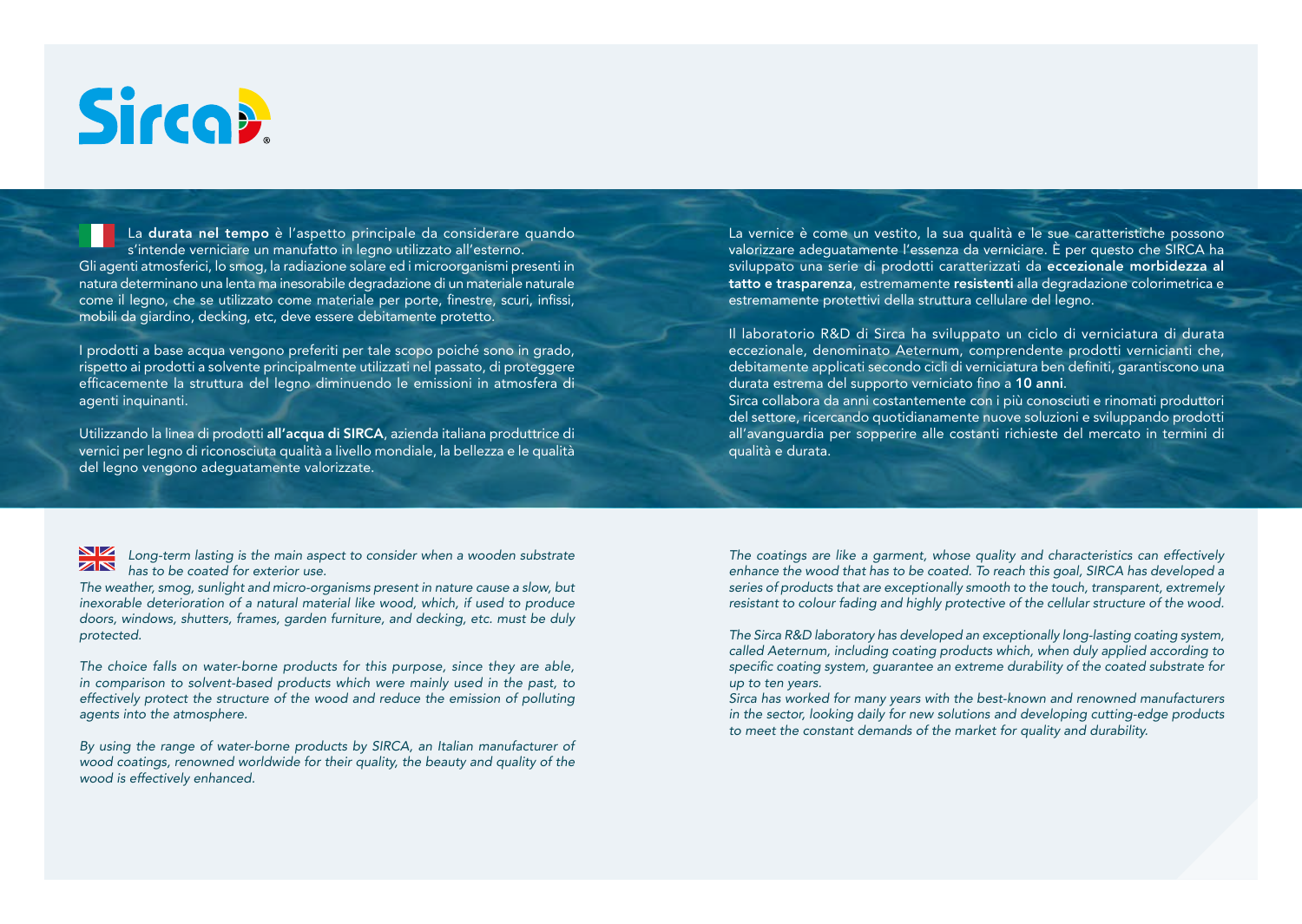

Sirca ha intrapreso dieci anni fa un iter di sviluppo dei propri prodotti vernicianti per esterno, avvalendosi della costante collaborazione di laboratori certificati come il CATAS, per testare la qualità dei propri prodotti vernicianti e la loro durata nel tempo.

Il protocollo di verifica di un ciclo di verniciatura per esterno prevede rigidi test chimico-fisici condotti presso laboratori esterni CATAS, su campioni liquidi di vernice, prelevati senza preavviso dal sito produttivo di Sirca, e su supporti verniciati secondo il ciclo da certificare.

Tale iter di sviluppo ha portato alla certificazione CATAS WKI Premium del ciclo mordenzato all'acqua per esterno AETERNUM, ottenuto applicando una mano singola di impegnante colorato ed una mano di 300 μm umidi di finitura tixotropica colorata. Tale certificazione è riconosciuta a livello europeo, e prevede test severi e rigidi per il suo ottenimento.

Sicuri delle performance tecniche di tale ciclo di verniciatura, Sirca ha prolungato i tempi di esposizione ad invecchiamento accelerato ed invecchiamento naturale del sistema Aeternum venendo premiata con la certificazione CATAS WKI Premium Plus.

I rigidi test chimico-fisici sono stati eseguiti parallelamente, come prevede la certificazione, sia nei laboratori CATAS italiani, sia nel laboratorio dell'istituto tedesco Wilhem Klauditz (WKI). I due istituti, congiuntamente, hanno rilasciato i certificati CATAS WKI Premium e CATAS WKI Premium Plus, al termine dei test interni e dopo un anno e due anni rispettivamente di esposizione all'esterno in condizioni naturali dei supporti verniciati. Entrambi gli istituti non hanno riscontrato anomalie o discontinuità del film di vernice, certificando l'elevata qualità dei prodotti all'acqua per esterno Sirca.

Ten years ago, Sirca undertook a development process of its own exterior coating products, working together certified laboratories, such as CATAS, to test the quality of its coating products and their duration over time.

The verification protocol for an exterior coating system includes strict chemical and physical tests conducted in external CATAS laboratories on samples of liquid paint, taken without notice from Sirca's production site, and on coated substrates painted with the system under certification.

This development path has led to CATAS WKI Premium certification of the waterbased exterior clear system, AETERNUM, achieved by applying a single coat of tinted impregnating agent and a coat of 300 wet microns of thixotropic, tinted topcoat. This certification is recognised Europe-wide and includes strict and stringent tests to achieve it.

Convinced of the technical performance of this special coating system, Sirca extended the exposure times to accelerated and natural ageing of the Aeternum system and it was rewarded with the CATAS WKI Premium Plus certification.

The stringent chemical and physical tests were carried out in parallel, as required by the certification, both in the CATAS laboratories in Italy and in the laboratory of the Wilhem Klauditz Institute (WKI) in Germany. The two institutes, jointly issued the CATAS WKI Premium and CATAS WKI Premium Plus certificates, at the end of the internal tests and after one year and two years, respectively, of outdoor exposure of the coated substrates in natural conditions. Neither institute detected any anomalies or discontinuity of the coating film, certifying the high quality of Sirca exterior, water-borne products.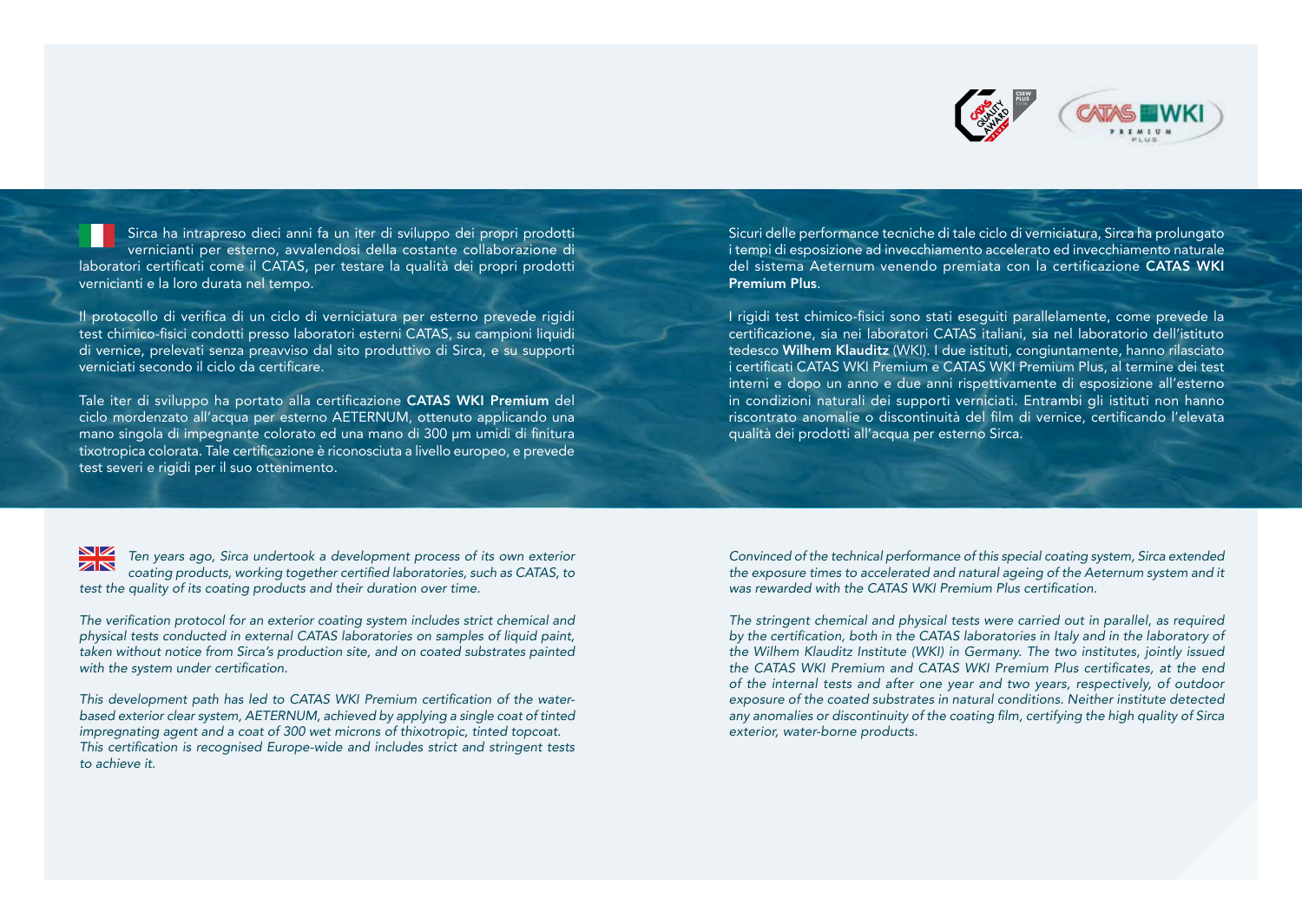### SIRCA AETERNUM Durata Estrema | E x t r e m e Lasting

La qualità e la durata della linea Sirca Aeternum è stata testata nelle condizioni atmosferiche estreme, grazie al programma AETERNUM, che prevede l'esposizione diretta di infissi verniciati in diversi paesi del mondo, caratterizzati da condizioni atmosferiche decisamente differenti fra loro. Sirca ha esposto i propri cicli di verniciatura alle condizioni atmosferiche europee, sudamericane, russe, mediorientali e dell'estremo oriente, che stanno da oltre cinque anni mettendo a dura prova le speciali vernici Sirca.

La risposta dei cicli di verniciatura Sirca sono eccezionali, i prodotti utilizzati, in assenza di qualsiasi genere di manutenzione, proteggono il serramento come un'armatura, preservandone l'aspetto e l'integrità.

A completamento di questo programma, il laboratorio Ricerca & Sviluppo di Sirca, grazie alle più avanzate strumentazioni di analisi e test combinate con una profonda conoscenza del settore, ha sottoposto i medesimi cicli di verniciatura ai test più severi, in termini d'invecchiamento accelerato, adesione al supporto, durezza superficiale, resistenza all'abrasione e all'ingiallimento.

Il frutto di tale sviluppo ha portato a garantire i cicli di verniciatura Sirca Aeternum fino a 10 anni.

A supporto di quanto presentato qui sopra, il laboratorio R&D di Sirca ha eseguito internamente dei test di invecchiamento artificiale sottoponendo il ciclo di verniciatura Aeternum a 4064 h di esposizione alla luce UV.

I risultati sono sorprendenti, il ciclo Aeternum, applicato sul supporto in legno al centro, resiste e si trasforma molto meno rispetto ai due supporti della stessa tipologia di legno con applicati cicli di verniciatura analoghi della concorrenza. Inoltre, i cicli di verniciatura della concorrenza presentano una variazione di opacità ed uno sbiancamento superficiale significativi, a differenza del ciclo di verniciatura Sirca Aeternum che mantiene pressoché inalterate le proprie caratteristiche tecniche ed estetiche.

The result of this development project has led to guaranteeing Sirca Aeternum coating system up to ten years.

In support of this, the Sirca R&D laboratory has carried out internally artificial ageing tests by subjecting the Aeternum coating system to 4.064 hours of UV light exposure.



The results are surprising. The Aeternum system, the one in the central part of the picture above, resists and changes considerably less, compared to the two substrates of the same type of wood in systems of similar coatings of two Sirca's competitors. Moreover, the Sirca's competitors coating systems have shown significant changes in opacity and developed a superficial whitening; instead, the Sirca Aeternum coating system kept its technical and aesthetic characteristics mainly unchanged.

The quality and the lasting of the Sirca Aeternum range have been tested in ZK extreme weather conditions, thanks to the AETERNUM programme which includes direct exposure of the coated joineries in different countries of the world, featuring very different weather conditions.

Sirca has exposed its coating systems to weather conditions in Europe, South America, Russia, the Middle East and the Far East, which, for the last five years, have severely stressed

### Sirca's special coatings.

The response of Sirca coating system is exceptional. The products used, with no maintenance whatsoever, protect the joinery like an armour, preserving its appearance and integrity.

To complete this programme, the Sirca R&D laboratory, thanks to the most advanced instrumentation of analysis and tests combined with an in-depth knowledge of the sector, has subjected the same coating systems to more stringent tests in terms of accelerated ageing, adhesion to the substrate, surface hardness, abrasion resistance and yellowing.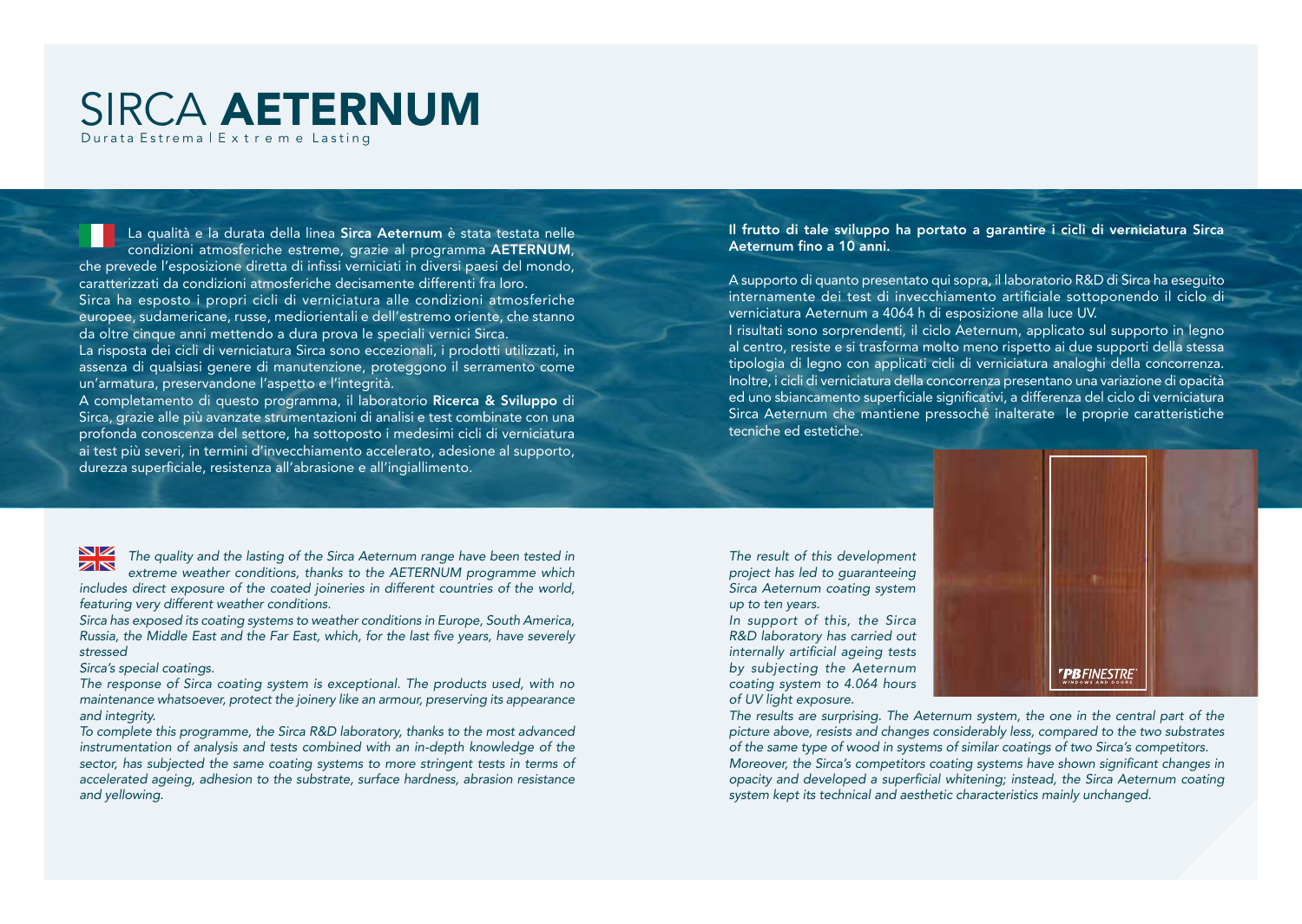### MANUALE USO E MANUTENZIONE USE AND MAINTENANCE

### Aeternum



Le finestre subiscono quotidianamente un'esposizione continua e prolungata ad agenti esterni, potenzialmente dannosi. Il più aggressivo agente atmosferico a cui l'infisso viene esposto è sicuramente la luce solare, in particolare la sua componente ultravioletta, che può promuovere fenomeni fotodegradativi della lignina, l'estrazione di resina e altre sostanze dal supporto in seguito al riscaldamento del serramento stesso e la trasformazione del polimero costituente il film di vernice.

L'eccessivo assorbimento d'acqua o umidità atmosferica, può determinare la fuoriuscita di sostanze colorate naturalmente presenti nel legno, nonché causare il rigonfiamento delle fibre e le conseguenti variazioni dimensionali del serramento. La stabilità dimensionale nel tempo di un supporto legnoso è un parametro cruciale, al fine di assicurarsi le migliori performances in termini di protezione da parte del ciclo di verniciatura impiegato.

Anche lo smog può danneggiare le superfici verniciate, sia a causa dei fenomeni chimici che può innescare, sia della deposizione di particolato fine.

Per questi motivi si consiglia di attenersi a delle semplici regole di manutenzione e di pulizia al fine di mantenere intatti nel tempo i pregi estetici e funzionali del legno.

Per vedere i video di tutte le fasi vai su www. pbfinestre.it, sezione servizi.

### PULIZIA E MANUTENZIONE

### MANUTENZIONE ORDINARIA:

Per migliorare ulteriormente le prestazioni dei prodotti e mantenere invariata l'estetica dei serramenti, si consigliano delle operazioni semplici e poco dispendiose sia in termini di tempo che di costo.

In occasione della pulizia dei vetri e comunque almeno due volte l'anno (in primavera e autunno), si consiglia di detergere le superfici verniciate con il prodotto Sirca "Detergente Neutro per Legno" ID1200.

Si ricorda, di non utilizzare detergenti aggressivi contenenti solventi (i.e. alcool), acidi (i.e. anticalcare), alcali (i.e. ammoniaca), abrasivi o candeggina. Non utilizzare nemmeno prodotti per mobili (i.e. cere o lucidanti) o per pavimenti. Spruzzare il Detergente Neutro per Legno ID1200 sia su parti in vetro che in legno del serramento, rimuovere lo sporco aiutandosi con un panno pulito.

Applicare il prodotto Curalegno Wood Care IR2100 su tutta la superficie dell'infisso, distribuire uniformemente il prodotto con l'ausilio di un panno in microfibra, infine asciugare con panno in microfibra asciutto.

Verificare che in angoli e fessure non vi siano depositi di polvere o smog. Questa procedura è idonea sia per infissi realizzati in solo legno che per infissi in legno-alluminio.

Pulire i canali di scolo dei raccordi esterni per eliminare possibili ostacoli, foglie e detriti vari, al libero deflusso dell'acqua.

### MANUTENZIONE STRAORDINARIA:

Ogni 5 /10 anni, a seconda del grado di esposizione o dell'aggressività degli agenti atmosferici, potrebbe essere necessario eseguire un trattamento di manutenzione più profondo. La frequenza con cui eseguire questo trattamento varia a seconda delle condizioni di esposizione dell'infisso e del ciclo di verniciatura impiegato. L'esposizione diretta e costante, ovviamente, comporterà danneggiamenti superficiali più profondi rispetto a un'esposizione meno severa. L'obiettivo in questo caso è quello di ripristinare la naturale brillantezza e morbidezza della superficie verniciata.

IR1100 è un prodotto nato per ripristinare l'originale vivacità del manufatto e prolungarne la durata all'esterno. La condizione fondamentale è che le pellicole di vernice non siano interrotte, ma che si trovino almeno in un discreto stato di conservazione. Dove siano particolarmente deteriorate è necessario procedere alla carteggiatura e riverniciatura con prodotti alternativi. Spruzzare il Detergente Neutro per Legno ID1200 sia su parti in vetro che in legno del serramento, rimuovere lo sporco aiutandosi con un panno pulito.

Applicare il Rinnova Serramenti IR1100 con uno straccio o un pennello, avendo cura di ottenere un film molto sottile e uniforme, evitando gli accumuli. Infine lasciare asciugare per 12 ore.

### ISPEZIONE ED EVENTUALE RIPRISTINO DI PARTI DANNEGGIATE

Durante le operazioni di pulizia è consigliato verificare se vi fossero presenti discontinuità nel film di vernice, quali segni lasciati dalla grandine o da urti accidentali, che potrebbero favorire la penetrazione d'acqua al di sotto del film di vernice.

Al momento dell'ispezione visiva, in presenza della situazione sopra descritta, è necessario ricorrere ad un ripristino dell'integrità della vernice con un'operazione di ritocco.

### OPERAZIONE DI RITOCCO:

OWE501 è una finitura all'acqua trasparente

studiata per la verniciatura, la manutenzione ed il rinnovo di serramenti che impartisce un'ottima resistenza agli agenti atmosferici ed un'estetica piacevole. Per un suo corretto utilizzo seguire le seguenti indicazioni:

- Riquadrare con carta gommata l'area da ritoccare, per proteggere le parti non interessate
- Carteggiare il film di vernice con carta abrasiva 320, seguendo la venatura del legno
- Applicare in mano unica OWE501, prodotto pronto uso
- Nel caso in cui sia necessario un intervento più profondo, procedere come segue:
- Pulire la superficie con straccio e pennello in modo da rimuovere lo sporco presente
- Proteggere con carta gommata la ferramenta e le parti non interessate al trattamento
- Riportare a legno grezzo la superficie da verniciare, mediante l'utilizzo di una levigatrice orbitale, utilizzando carta abrasiva 150
- Eliminare la polvere generata con un pennello pulito
- Applicare l'impregnante all'acqua a pennello, avendo cura di tingerlo secondo la colorazione originaria dell'infisso
- Lasciare asciugare almeno per due ore

• Applicare almeno una mano di OWE501. In caso si desideri aumentare la protezione dell'infisso, applicando una o più mani addizionali di finitura mordenzata, attendere almeno due ore dall'applicazione della prima mano di OWE501, applicare quindi le mani seguenti. Si consultino le schede tecniche dei prodotti coinvolti per ulteriori dettagli tecnico-applicativi.

### MANUTENZIONE IN ZONE MARINE

L'esposizione in prossimità di zone marine risulta di gran lunga più severa di quella normale. Qualsiasi graffio, abrasione, ammaccatura della superficie, può potenzialmente favorire l'infiltrazione della salsedine che, essendo corrosiva, genera gravi danni al manufatto verniciato. Per questo motivo, si suggerisce di operare una pulizia superficiale con il Detergente Neutro per Legno ID1200 più frequente, anticipandola ad ogni 3 mesi (quattro volte l'anno). Ogni minimo danneggiamento del film di vernice deve essere tempestivamente riparato e ripristinato secondo le modalità descritte in

precedenza.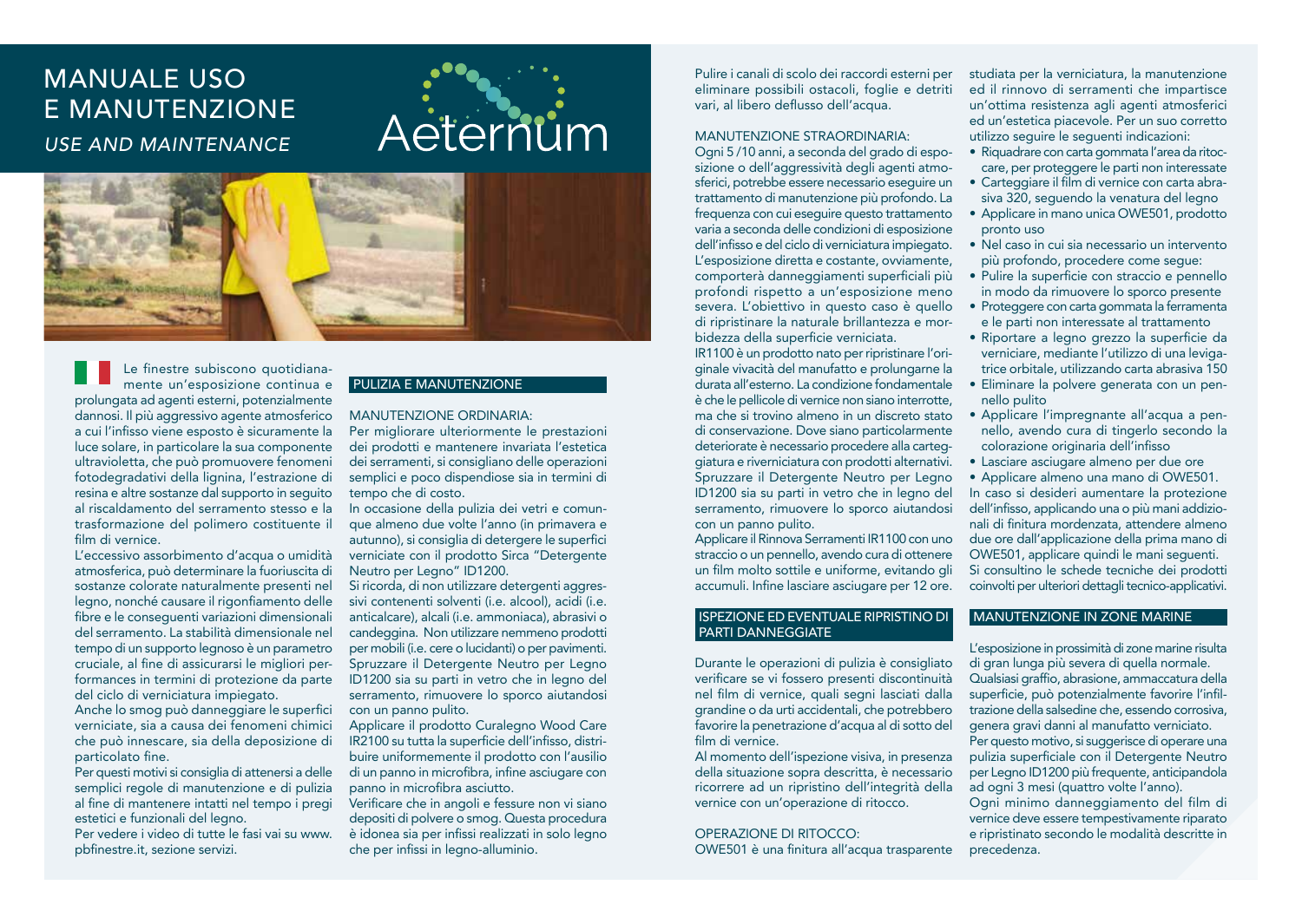### GUARNIZIONI E FERRAMENTA

- Controllare e serrare tutte le viti. Ingrassare le parti meccaniche (cerniere e serrature).
- Controllare l'integrità e l'elasticità delle guarnizioni dalle quali dipende la tenuta d'aria della finestra.
- Si raccomanda di non usare detergenti o solventi aggressivi per la pulizia.

### VERIFICA SEMESTRALE - RIEPILOGO

- Verificare lo stato di usura delle guarnizioni
- Ingrassare le parti meccaniche dell'infisso
- Verificare ed eventualmente ripristinare il silicone esterno
- Verificare lo stato di degrado della finitura (interna ed esterna)
- Scegliere il trattamento di manutenzione più idoneo alle vostre esigenze
- Rimuovere lo sporco
- Lavare gli infissi

*Windows are continuously exposed to potentially harmful external agents. The most aggressive atmospheric agent to which the joinery is exposed is undoubtedly sunlight, especially the ultraviolet component which can cause light damage to the lignin, resin extraction and cause the migration of other substances to the surface after it is heated, as well as a change*  in the polymer backbone of the paint film. *The excessive absorption of water or humidity can cause migration of colouring agents naturally present in the wood, to come to the surface; in addition, it can also cause swelling of the*  fibres and may change the size of the joinery. The stability of the size of a wooden frame over *time is a crucial factor in ensuring the best performance in terms of protection of the coating systems applied.*

*Smog can also damage the painted surfaces, either to the chemical reaction triggered and*  the deposit of fine particles.

*For these reasons, we recommend that you follow few simple rules for maintenance and cleaning to keep the wood looking good and performing properly over time.* 

*To watch the videos of all the steps, go to*  www.pbfinestre.it, services section.

### *CLEANING AND MAINTENANCE*

*ROUTINE MAINTENANCE:*

*To further improve the performance of the windows and keep the frames looking good, we recommend some simple operations that are cost and time effective.* 

*When you clean the glass panes, at least twice a year (in the spring and autumn), we recommend washing the painted surfaces with Sirca "Neutral Detergent for Wood" ID1200.* 

*Remember not to use aggressive cleaning agents containing solvents (i.e. alcohol), acids (i.e. descalers), alkalis (i.e. ammonia), abrasive substances or bleach. You should not use products for furniture*  or floors either (i.e. wax or polishes).

*Spray Neutral Detergent for Wood ID1200 on both the glass and wood frames, and remove the dirt using a clean cloth.* 

*Apply Wood Care IR2100 on the entire surface*  of the frame, spread evenly using a microfibre cloth and lastly, dry with a dry microfibre cloth. *Make sure there are no smog or dust deposits in the corners or cracks. This procedure is suitable both for wood only frames and for wood-aluminium frames.*

*Clean the external drainage channels to eliminate any obstacles, leaves and anything*  blocking the flow of water.

### *EXTRAORDINARY MAINTENANCE:*

*Every 5-10 years, depending on the degree of exposure or aggressiveness of the atmospheric agents, it may be necessary to perform a deep and accurate maintenance procedure. How frequently this procedure is performed varies depending on the extent of exposure of the frame and the coating system used.*

*Direct and constant exposure obviously will lead to deeper surface damage than less intense exposure. The goal in this case is to restore the natural shine and smoothness of the painted surface.*

*IR1100 is a product created to restore the original brightness of the wooden joineries and make it longer lasting. It is fundamental*  that the paint film is not cracked and is in relatively good condition. If the fixtures are *badly deteriorated, it will be necessary to sand them down and repaint them with alternative products.* 

*Spray Neutral Detergent for Wood ID1200 on both the glass and wood frames, and remove the dirt using a clean cloth.* 

*Apply Fixture Renewal IR1100 with a cloth or a brush, taking care to apply a very thin and*  even film, avoiding any build-up. Lastly, leave *to dry for 12 hours.*

### *INSPECTION AND RESTORATION OF DA-MAGED PARTS*

*During cleaning operations, it is advisable to check if there is any damage to the paint*  film, such as marks left by hail or by accidental *knocks, which might allow water to penetrate*  under the paint film.

*On visual inspection, if you detect any damage as described above, it will be necessary to touch up the paintwork.* 

### *TOUCH-UP:*

*OWE501 is a transparent, water-based topcoat, designed for painted surfaces and the maintenance and restoration of frames, which creates high resistance to atmospheric agents with a*  pleasant aesthetic finish.

*For correct use, follow the indications below:*

- *• Section off the area to be retouched with paper tape to protect any part that do not need to be retouched.*
- *•* Sand the paint film with 320 grit sandpaper, *following the grain of the wood.*
- *• Apply a single coat of ready-to-use OWE501 topcoat.*

*If a more intense intervention is required, proceed as follows:*

- *• Clean the surface with a cloth and a brush to remove any dirt*
- *• Protect any hardware or part which do not need touching up with adhesive paper tape.*
- *• Sand the surface down to the wood using an orbit sander with 150 grit sandpaper.*
- *• Eliminate the dust generated with a clean brush.*
- *• Apply the water-based stain with a brush, taking care to tint it to the original colour of the frame*
- *•* Leave to dry for at least two hours
- *• Applying at least one coat of OWE501.*

*In order to increase the protection of the frame,* 

*it is possible to apply one or more additional coats of product; wait at least two hours after*  the application of the first coat of OWE501, *then apply subsequent coats.* 

*Please consult the technical data sheets of the products involved for more details on how to apply them.*

### MAINTENANCE IN COASTAL AREAS

*Exposure in coastal areas is harsher than in normal areas.* 

*Any scratch, abrasion or surface dent can*  potentially allow the infiltration of salt water *that, due to its corrosive nature, causes severe damage to varnished surfaces.*

*For this reason, we recommend cleaning the surfaces more frequently with Neutral Detergent for Wood ID1200, every three months (four times a year).*

Even the slightest damage to the paint film *must be promptly repaired and restored as per the instructions described previously.*

### SEALS AND HARDWARE

- *•* Check and tighten all screws. Lubricate the *mechanical parts (hinges and locks).*
- *• Check the integrity and elasticity of the seals which guarantee the air-tightness of the window.*
- *• Do not use aggressive detergents or solvents for cleaning.*

### SIX-MONTHLY CHECK - SUMMARY

- *• Check the state of wear of the seals*
- *•* Lubricate the mechanical parts of the frame
- *• Check and, if necessary, reapply the external silicone*
- *•* Check for degradation of the finish (internal *and external)*
- *• Choose the most suitable maintenance procedure for your requirements*
- *• Remove any dirt*
- *• Wash the joineries*